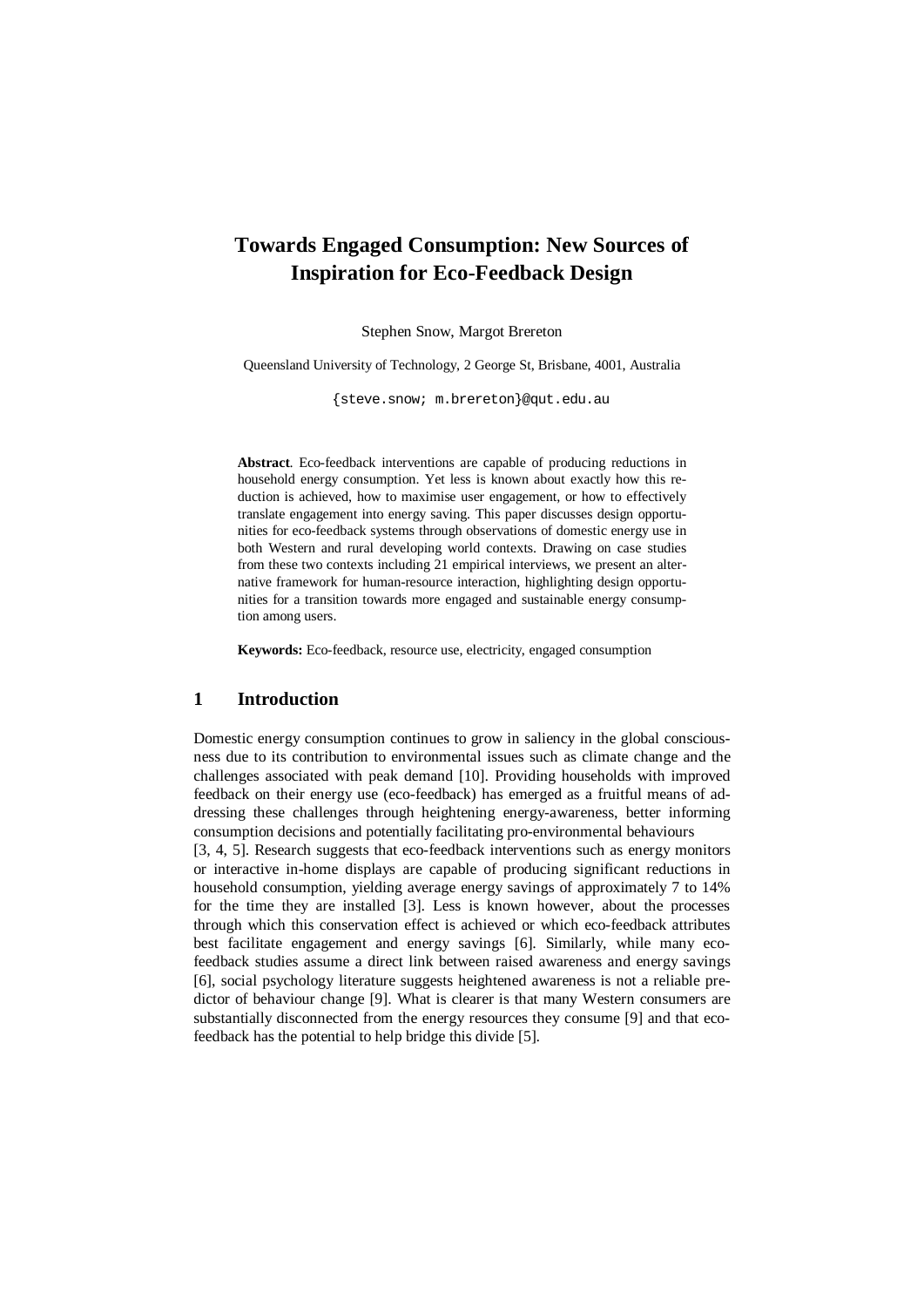Adopting a broader frame of reference, one could justifiably question the significant amounts of time and effort being invested in this field by HCI researchers, when approximately one third of the world's population still rely on burning biomass as their primary source of energy [7]. Despite the peak demand issues being experienced in many parts of the world, 25% of the world's population still lacks effortless access to electricity [1] and cannot directly benefit from conventional eco-feedback. On the other hand, these populations unwittingly have a far stronger understanding and appreciation of the relationships between their everyday practices and their resource consumption. For instance, they physically gather the energy resources they require in many cases rather than simply flicking a switch or turning a tap.

Considering eco-feedback has the potential to better engage Western consumers with their energy consumption [5], we believe this field of enquiry has much to gain from studying practices of people in less developed countries who are already more engaged in this regard. This can serve to inform the design of eco-feedback technology and in turn, provide inspiration for designs that may benefit these communities as well.

The purpose of this paper is to investigate eco-feedback design through the lens of the human-resource interactions which take place in the home and the underlying infrastructures and mentalities that shape these interactions. Drawing from examples from both Western and rural developing world contexts, including 21 interviews with suburban Australian households, we illustrate the discrepancy in engagement with consumption between the two contexts. We then present a framework for humanresource interaction and highlight some of the many design challenges associated with eco-feedback effectively transitioning users towards more *Engaged Consumption*.

# **2 The story of two worlds of energy**

### **2.1 The Western context**

The relationship between everyday practices and domestic resource consumption, whilst inextricable, is often poorly understood in Western contexts [10]. The continual disparity between the spheres of production and consumption represents a major obstacle to consumers becoming better engaged with their domestic resource use [9]. Electricity and water consumption for instance result from practices in the household sphere which can be unpredictable, changeable and based on social, cultural or external influences [10]. Yet in Australia, the billing mechanisms for these 'services' still consist of infrequent unitemised invoices which distill the multitude of actions creating the consumption into a single value. This has contributed to a mentality of disinterest among many suburban Australian consumers towards their resource consumption. Sofoulis [9] argues this is at least partly due to the longstanding dominant sociotechnical systems for supplying water and electricity. In suburban Australia, large centralised utilities have assumed all responsibility for the supply and (in the case of waste water and sewage) disposal of these resources as a 'service' to their customers [9]. As a result of this centralised municipal system, an illusion is created of 'endless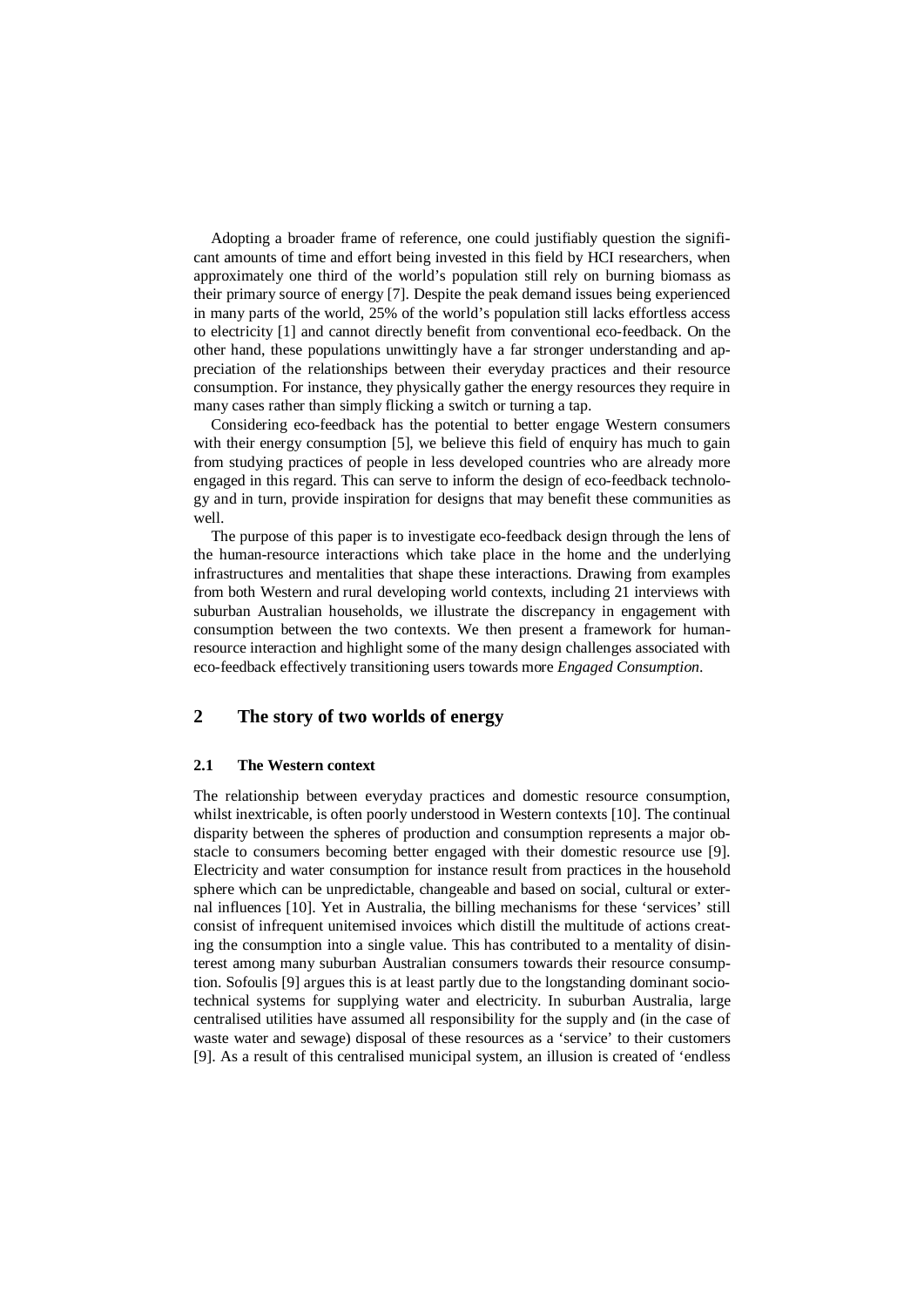supply' at the other end of a power socket or tap [9]; a misconception that was actively promoted by electricity authorities in previous decades:

> *"Now, under the Council's new Tariff of Penny Units… You can use Electricity for every purpose without counting the cost... No need to worry about switching off the lights, but have peace of mind and contentment with a welllighted home. – You can, without being extravagant, use electricity for everything!"* **(Electricity Topics, Issue 1, pp.8, 1936; reproduced in [8])**

The notion of endless supply is further reinforced by the typical home infrastructure related to electricity and water consumption. For instance the positioning of the water and electricity meters external to the dwelling emphasises that responsibility for the management of these resources lies outside of the home [9]. Many years of cheap and stable electricity prices have further reinforced this disengagement among suburban Australians with their energy consumption, thereby limiting motivation to better understand the factors affecting their consumption or adopt conservation practices.

Providing consumers with better feedback on their energy use represents a means of bridging this gap in energy-literacy and facilitating a more *Engaged Consumption*  among consumers. However, considering the weak correlation between awareness and behavior change [9], a key feature of *Engaged Consumption* and thus a challenge for designers, should be to effectively translate engagement into energy conservation.

### **2.2 The rural developing world context**

Despite facing far more significant challenges, disconnection from resource consumption and lack of conservation awareness is not a problem facing many of the hundreds of millions of people living in rural areas in the developing world. For those who remain without effortless access to electricity and water, resource consumption is a far more tangible, visual, physical and social activity [1]. The link between everyday practices and resource consumption is more explicit, for instance, the same user may gather the resources themselves prior to overseeing and regulating their consumption [7]. In this context, feedback on usage is visual and immediate and often requires a prompt response, such as stoking a fire or filling a lamp.

Bidwell et al. [1] report on the design and deployment of solar-powered charging stations for mobile phones in the district of Mankosi on the Eastern Cape of South Africa. For many here, electricity is used for the single purpose of charging phone batteries and the supply source (the sun), the distribution network (wires) and the electricity consumption (phones being charged) can all be visualised within a single line of sight. This visualisation contrasts starkly with the act of plugging a charger into a socket on the wall, which many Western consumers are familiar with. In Mankosi, electricity consumption is often a very explicit social process; locals gathered at the mobile charging stations to chat with the charging facilitator and other locals. Users became aware of the factors affecting consumption such as cloud or rain through such informal conversations [1].

Another disparity between domestic resource consumption in the developing world and the West is the amount paid for electricity; both in terms of financial capital and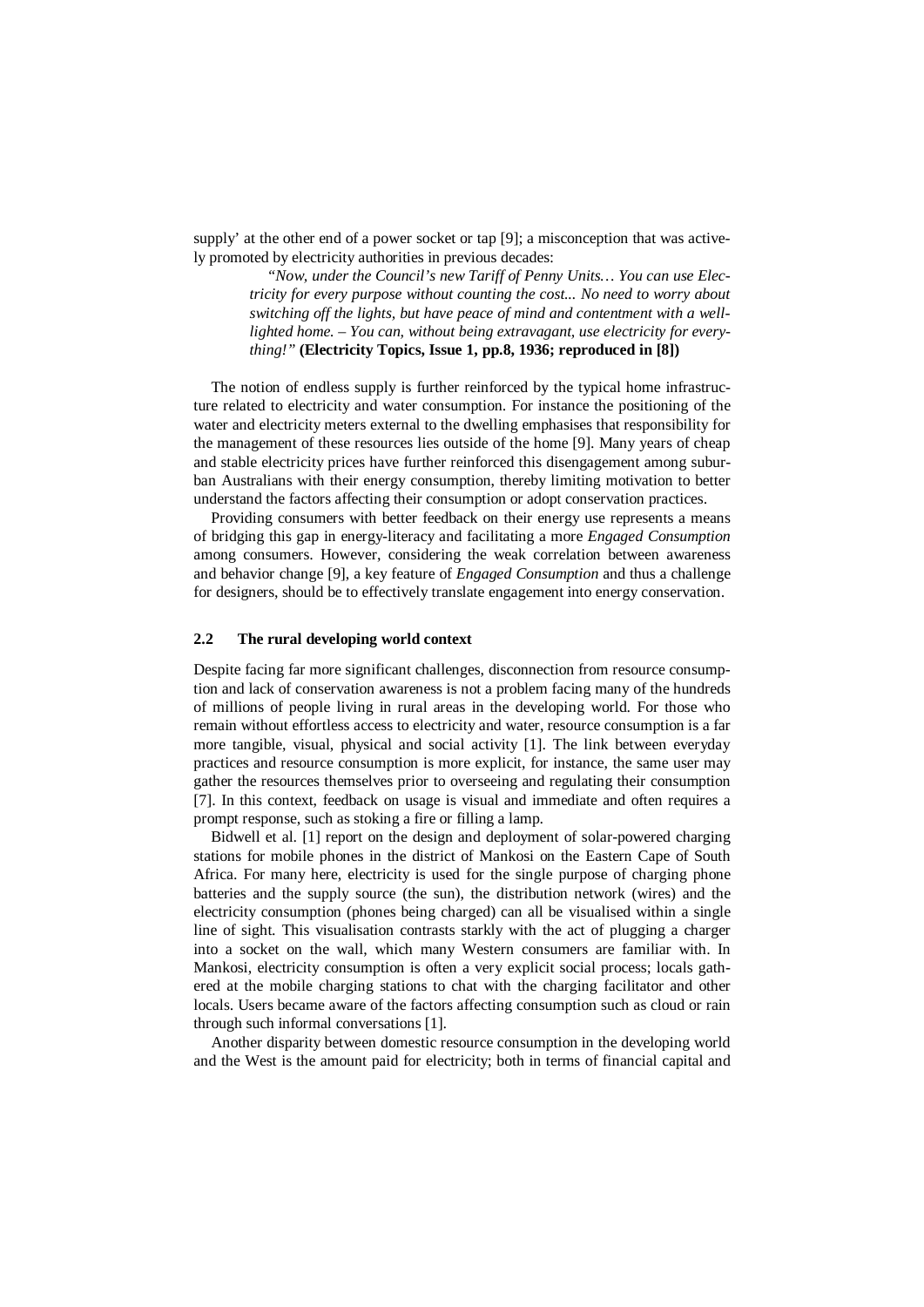physical effort. Using the example of Sagar Island in West Bengal, India [2], men and boys from villages walk to makeshift battery charging businesses to rent car batteries. These batteries are carried home to provide power for lighting, entertainment and other uses during the evening. For these simple privileges and the social status they afford, villagers exert considerable physical effort and pay the equivalent of 10 times the standard electricity tariff in West Bengal [2]. A similar situation exists in Mankosi [1] where, in the absence of the solar charging stations, villagers walk to establishments with petrol generators and pay around  $R5.50$  ( $\sim$ US\$0.60) to charge their phone when they can afford to. This cost is similarly exorbitant when compared to that incurred by charging a phone battery from a grid-connected dwelling in South Africa  $({\sim}R0.70 \text{ or } {\sim}US$0.08)^1$  $({\sim}R0.70 \text{ or } {\sim}US$0.08)^1$ . In both these examples, users have a high tacit knowledge of the factors affecting battery life and ways to conserve energy [1, 2].

### **3 Interview findings- the Australian context**

In order to explore engagement between Australian consumers and their electricity consumption and to seek design inspiration for eco-feedback systems, we began by interviewing 21 participants living in Brisbane, Australia. While our findings here are limited to suburban Brisbane, over time we aim to balance these with accounts from remote Australian communities including primarily Indigenous communities whose remoteness often dictates they operate more self-sufficiently.

All of our participants lived in dwellings reliant on mains electricity and reticulated water and sewage, with 16 of the 21 having opted to receive a small digital energy monitor as part of a government sustainability initiative. We were not involved in the design or deployment of this monitor and cannot comment on the circumstances in which it was installed in the homes. The monitor displayed aggregate household consumption instantaneously both in kilowatt hours and in dollars. The interview process included a 'tour' of the dwelling and included questions covering the topics of electricity usage behaviour, electricity feedback and the social sharing of information related to electricity.

#### **3.1 (Dis)engagement with energy consumption**

Continuous electricity supply was seen by participants as both a necessity and a right. Despite this, the connection between understandings of the impact of everyday practices upon electricity consumption was found to be somewhat tenuous for many participants. For instance "turning off the lights" was mentioned frequently as a conservation practice, both in relation to the participants themselves and to teaching children. However, considering most participants had replaced their incandescent bulbs with energy saving compact fluorescent varieties, turning off lights often represented

<span id="page-3-0"></span> $1$  Indicative only; assuming phone charger draws 3.68W while charging; phone takes 4 hours to charge; at ~R47/kWh. Sources: Eksom Schedule of Standard Prices for Local Authority Supplies, South Africa<http://www.eskom.co.za/c/article/1090/schedule-of-standard-prices/> and Lawrence Berkley National Laboratory http://standby.lbl.gov/summary-table.html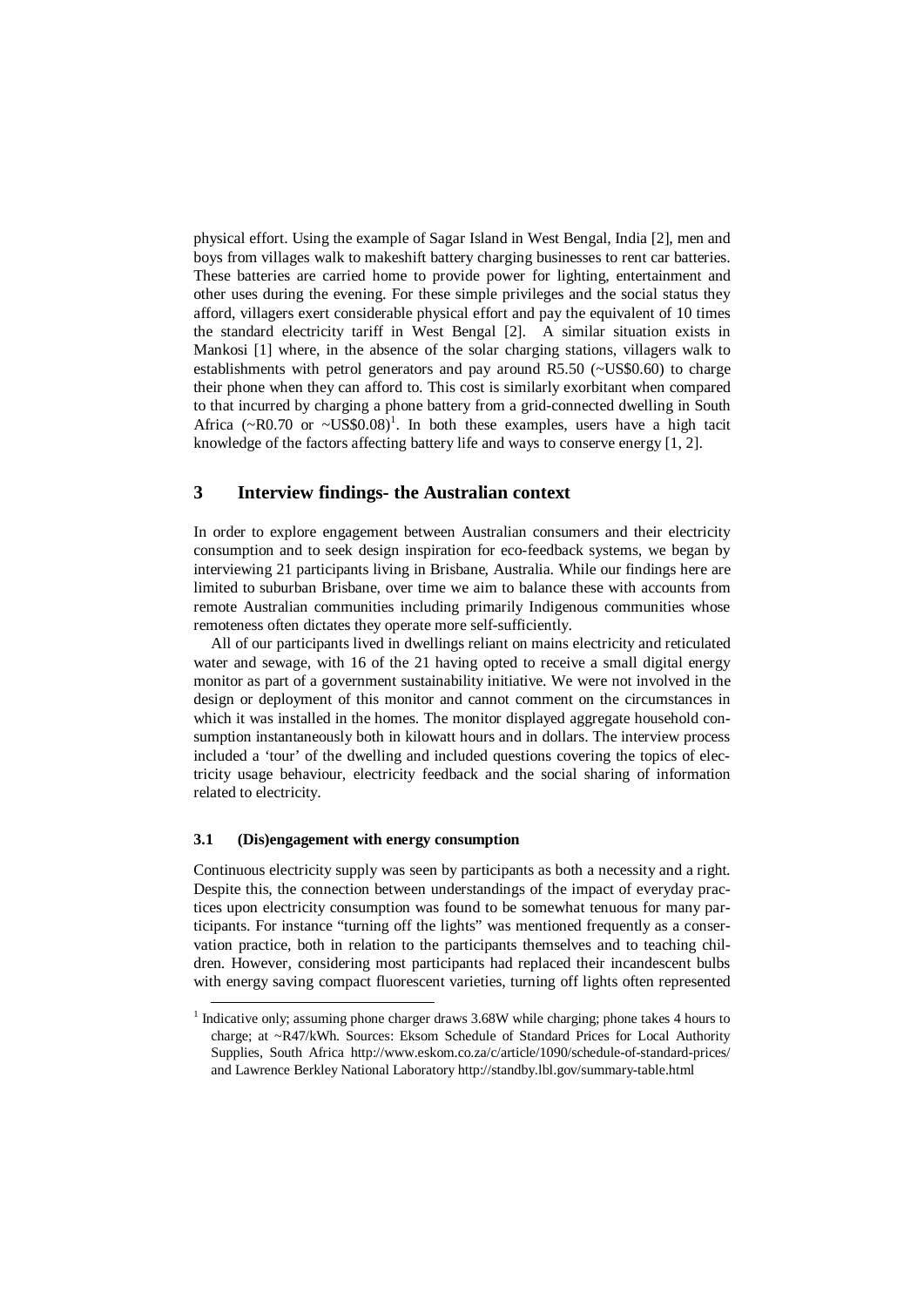a less effective conservation action than modifications to other comfort, cleanliness or entertainment practices. In eight other instances, while participants were aware of an appliance consuming a lot of power, such as the air conditioning or tumble dryer, its usage was considered non negotiable. Three participants had signed up to a direct debit scheme where an agreed amount was automatically paid to the electricity utility each month, thereby distancing them even further from their bills.

*"I don't even get a bill anymore; it's all on line…. I don't even see the little chart with your energy consumption displayed last year versus this year... I used to but not anymore, it just gets automatically paid"* **(Interview 1)**

### **3.2 Experiences of simplistic eco-feedback**

Despite 16 of the 21 participants having received an energy monitor at some point, only half of these were found to be operable at the time of the interview. While four of these cases can be explained by technical malfunction caused by the install of solar panels, the other cases appeared to be due to neglect or could not be explained. For the remaining eight working monitors, at the time of the interview half were no longer referred to regularly or were found obscured behind other items (Figure 1).



**Figure 1:** Two functioning electricity monitors obscured from view

Furthermore, despite the prevalence of the energy monitors among the sample group, all but one participant still relied on the quarterly bill as their main source of feedback on their electricity consumption. Several participants also had trouble reconciling their electricity bills with expectations of what they thought their bills "should" be, resulting in a disbelief or distrust of the utility responsible for generating the bill. These findings correlate closely with Sofoulis's [9] arguments regarding the implicit delegation of responsibility for electricity and water resources to external bodies.

> *"Sometimes I think the electricity utilities are dudding you all the time… I think they're estimating a lot and I don't trust them…. I have very set pattern of living. And I can't see how my power bill would triple. TRIPLE over a few short years. It doesn't make sense to me"* **(Interview 10)**

Despite this, all but one of the participants who had received the energy monitor claimed they had drawn some benefit from it at some point. In most cases however,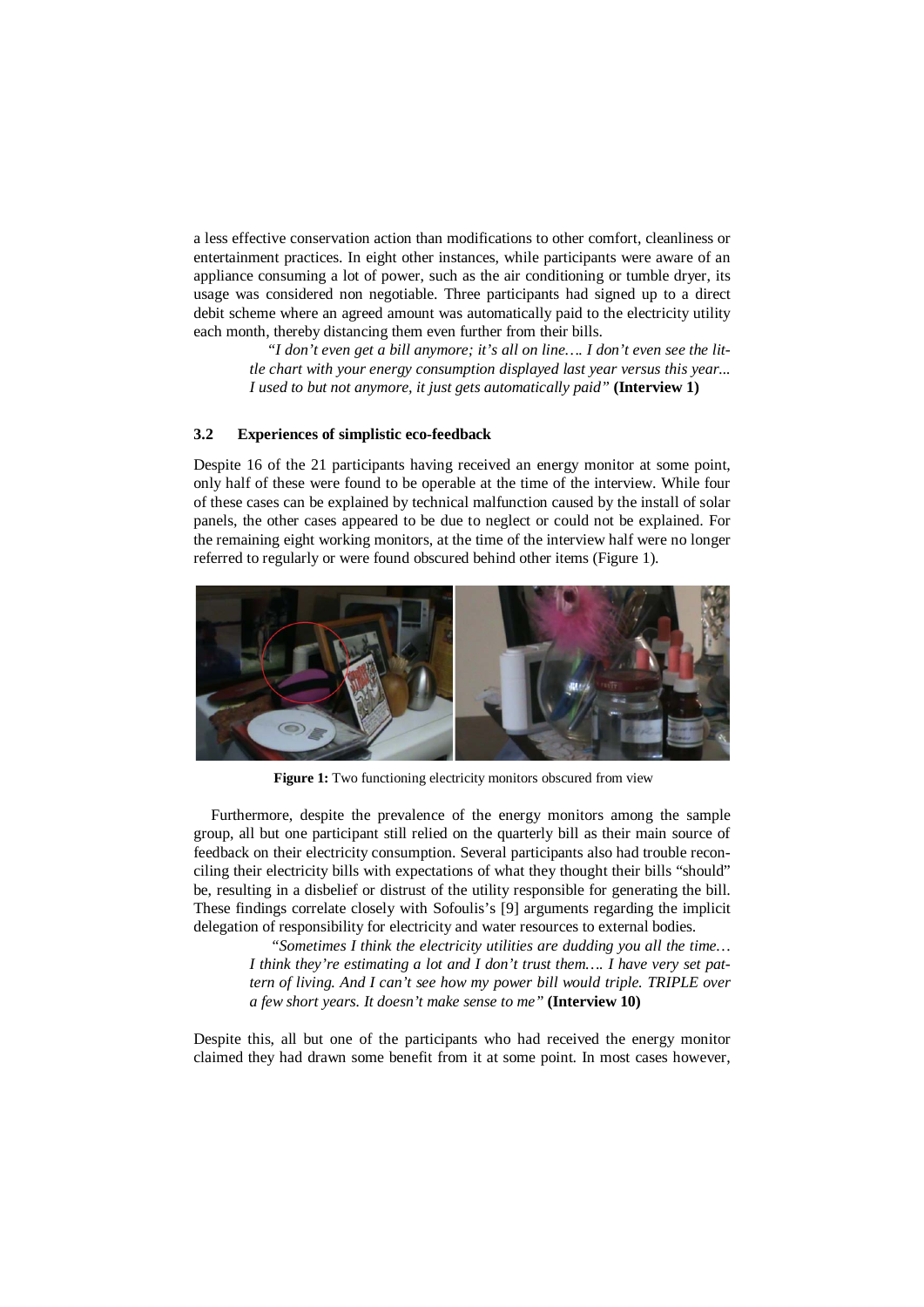engagement with the device had not been long lasting, or they had experienced difficulty relating the information displayed on it to specific actions or practices.

> *When we first got it I looked and it and I thought it was fascinating, but I didn't understand it. Like it just says, y'know, 0.68 or something and I went "that's interesting", but I couldn't relate it to (anything).... I know obviously the lesser the figure the better it is, but that's all.* **(Interview 20)**

Nearly all of the participants stated they would like additional feedback. In relation to their "ideal" electricity feedback system, the only attribute that was consistently mentioned as being desirable across the whole sample group was the provision of appliance specific feedback. This finding correlates with those of other HCI researchers in the field [5]. The desirability of many other attributes, for instance spatial comparison, social comparison, positioning and means of accessing feedback varied, with these attributes being desirable to some participants and undesirable to others.

#### **3.3 Conversations related to energy consumption**

Finally, we found an interesting disparity between participants' accounts of their conversations regarding (1) electrical appliances that contribute towards energy consumption and (2) absolute measures of consumption such as electricity bills. While appliances were discussed by most participants in social circles and between friends, especially prior to making a purchase; only six of the 21 interviewees mentioned they shared their bill amount with anyone outside of their immediate family. This does not mean that the bill was considered a secret or private thing, as only three participants described it as such, but simply that conversations regarding measurements of electricity consumption were generally contained within the family home, whereas conversations about appliances and their use were shared.

# **4 Towards Engaged Consumption- design opportunities**

Through our case studies and interview findings, this paper illustrates a considerable disparity in engagement with domestic resource use between suburban Australian and rural developing world contexts. Therefore we raise the question of: what lessons can be learnt from resource use in the developing world toward better engaging Australian consumers with their consumption?

To address this, we highlight design opportunities for a transition towards a new framework for human-resource interaction involving more *Engaged Consumption* among consumers. Here we draw inspiration from our case studies, interview findings and findings made by other researchers. Table 1 presents an overview of our framework and we explain some important characteristics in better detail below.

**Table 1.** A framework for Human-Resource Interaction comparing current experience in Mankosi, West Bengal and Suburban Australia with the vision of a more informed and environmentally aware *Engaged Consumption*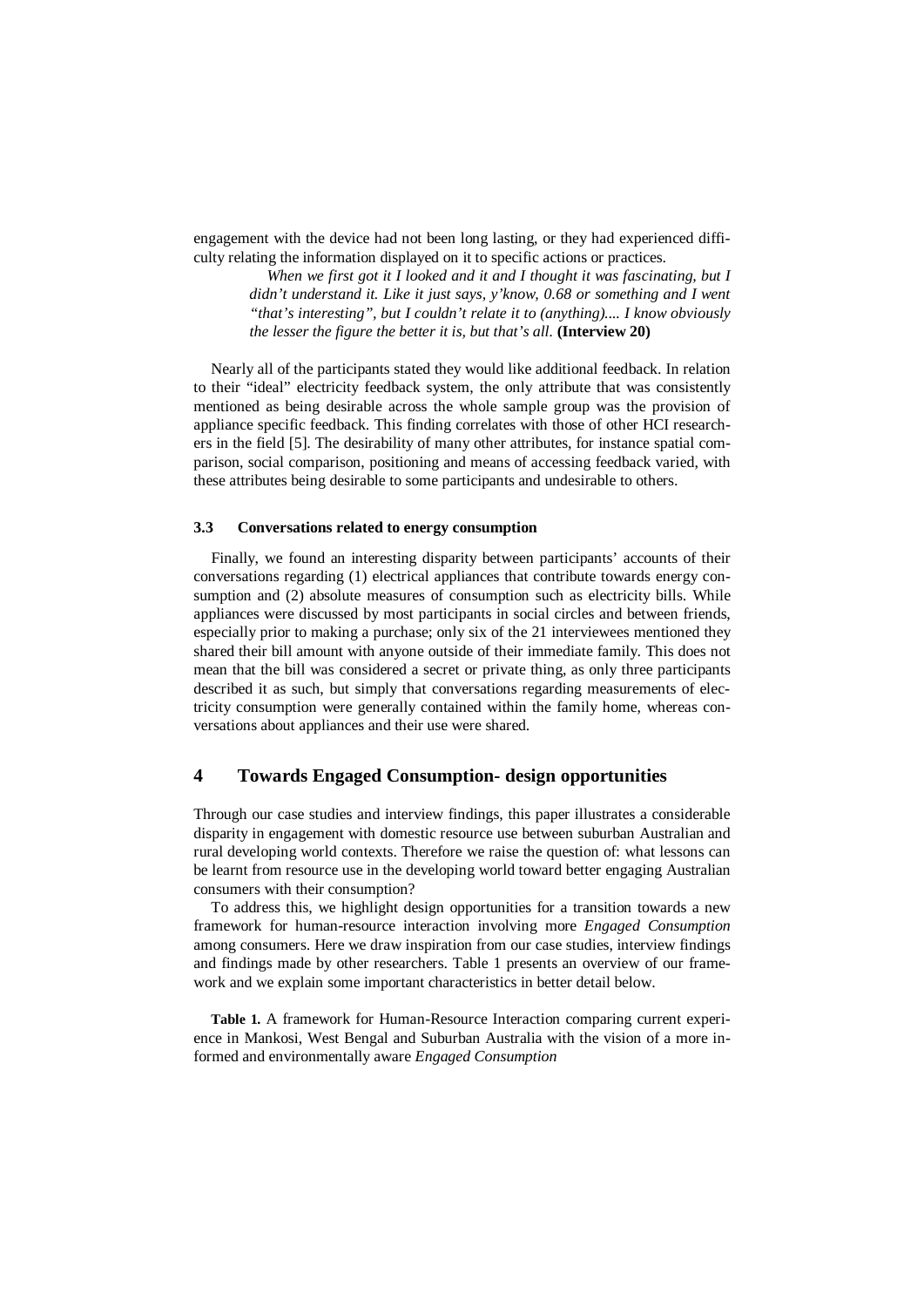| Human/Resource            | Mankosi / Sagar         | Suburban              | <b>Engaged</b><br>Consumption |
|---------------------------|-------------------------|-----------------------|-------------------------------|
| <b>Interaction</b>        | <b>Island</b>           | <b>Brisbane</b>       |                               |
| <b>Effort expended to</b> | High: Walking; gath-    | Low: Flicking a       | Low/Medium: Effort            |
| access energy re-         | ering; carrying         | switch, turning a tap | required to purchase          |
| source                    |                         | etc.                  | electricity credit and        |
|                           |                         |                       | to monitor energy use         |
|                           |                         |                       | through feedback              |
| <b>Perceived Benefit/</b> | Luxury item;            | Assumed necessity;    | Informed and reduced          |
| value                     | social status and con-  | Maintenance of        | usage, cost; better           |
|                           | nection; more usable    | lifestyle             | control over con-             |
|                           | hours in the day        |                       | sumption                      |
| <b>Awareness of</b>       | High: Resource con-     | Low: Little appreci-  | Higher: Appliance             |
| resource consump-         | sumption is tangible;   | ation of resource     | and practice-specific         |
| tion, cost                | cash paid for given     | use; infrequent bill; | feedback on usage;            |
|                           | quantity of electricity | no point of sale      | cumulative bill               |
|                           | prior to usage          | information           |                               |
| Sociability of re-        | High; talking while     | Low; bills discussed  | Higher: more social           |
| source consump-           | charging, walking;      | mainly within the     | learning about                |
| tion                      | sharing information     | home                  | electricity                   |

Based on Strengers [10], we consider a key attribute of *Engaged Consumption* is eco-feedback that enables users to relate their resource consumption to everyday practice. This is something that is more easily done at present in Mankosi or Sagar Island than in suburban Australia. For instance, in developing world contexts, paraffin may be used for lighting; wood or coal used for heating and cooking; and electricity for entertainment and communication [7]. In many of our participants' dwellings however, electricity was used for all of these purposes. As such, one possible design strategy for eco-feedback systems could be to provide people with both appliance-specific (e.g. microwave, cooktop) and practice-specific (e.g. cooking) feedback on usage.

In relation to *Engaged Consumption* effectively facilitating energy conservation, we highlight three aspects of resource use in the developing world which serve to shape conservation. These include the physical effort required to obtain resources, the timing of payment for them and the consequences of wastage. On Sagar Island for example, electricity use is defined by the physical effort and high cost involved with the battery rental process [2]. Money is paid for a given quantity of electricity prior to its use and a direct consequence of injudicious usage is no electricity for the remainder of the evening or further physical effort and money spent renting a new battery. For many of our participants however, there were no clear indicators of electricity wastage, no physical consequences of wastage and the economic consequences would not become apparent to them until the next quarterly bill.

Considering it may be unrealistic to introduce physical activity as a pre-requisite for access to electricity in Western contexts, we focus on two more achievable reforms to human-resource interaction aimed at translating engagement into energy conservation. These are: (1) better feedback on inefficient use and; (2) bringing the